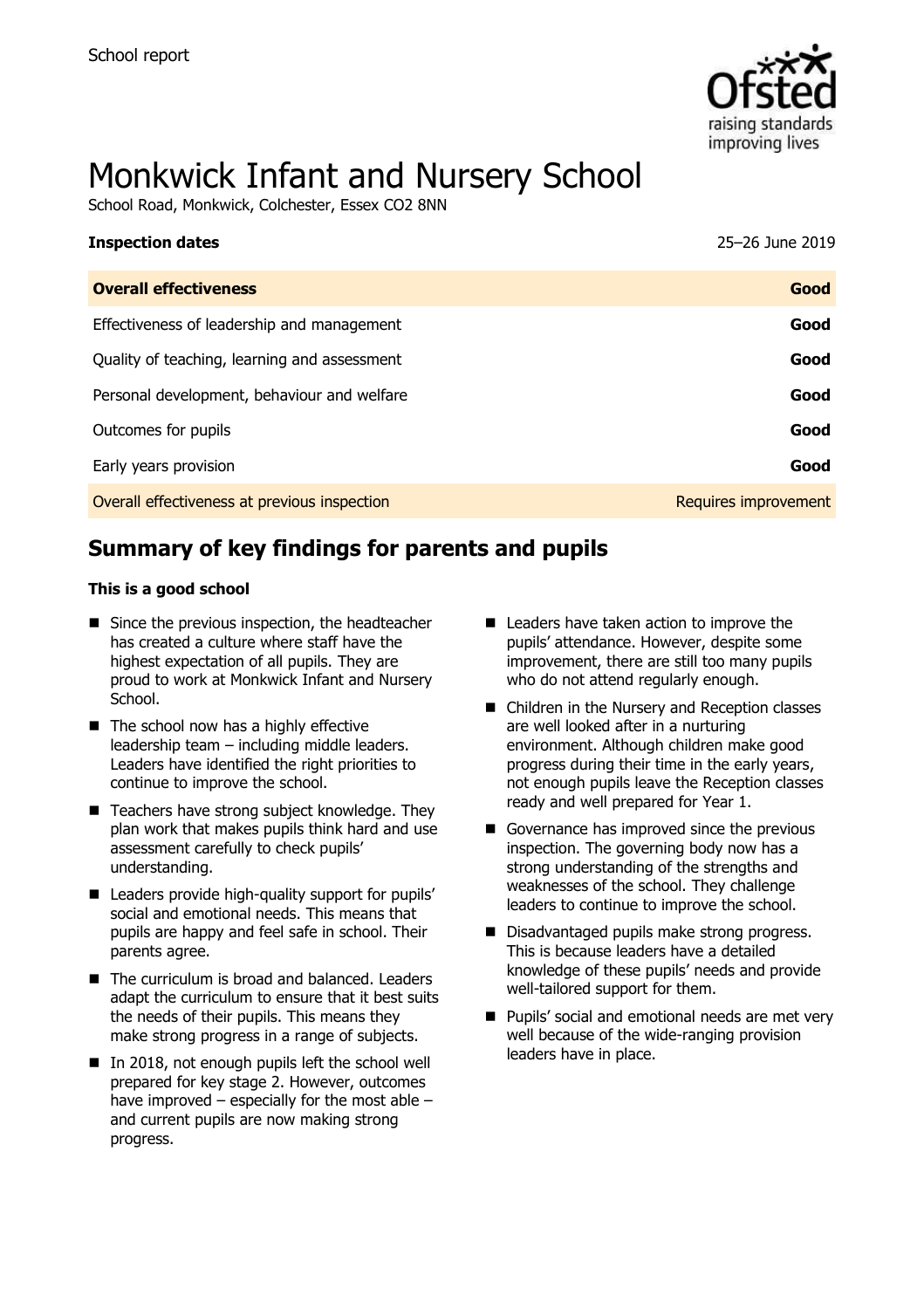

# **Full report**

#### **What does the school need to do to improve further?**

- Improve attendance by building on the successful work already undertaken to ensure that the small number of pupils who are still persistently absent attend well.
- Increase the proportion of children ready for Year 1 by ensuring that teachers use assessment information to plan activities which more precisely meet the learning needs of children in the early years.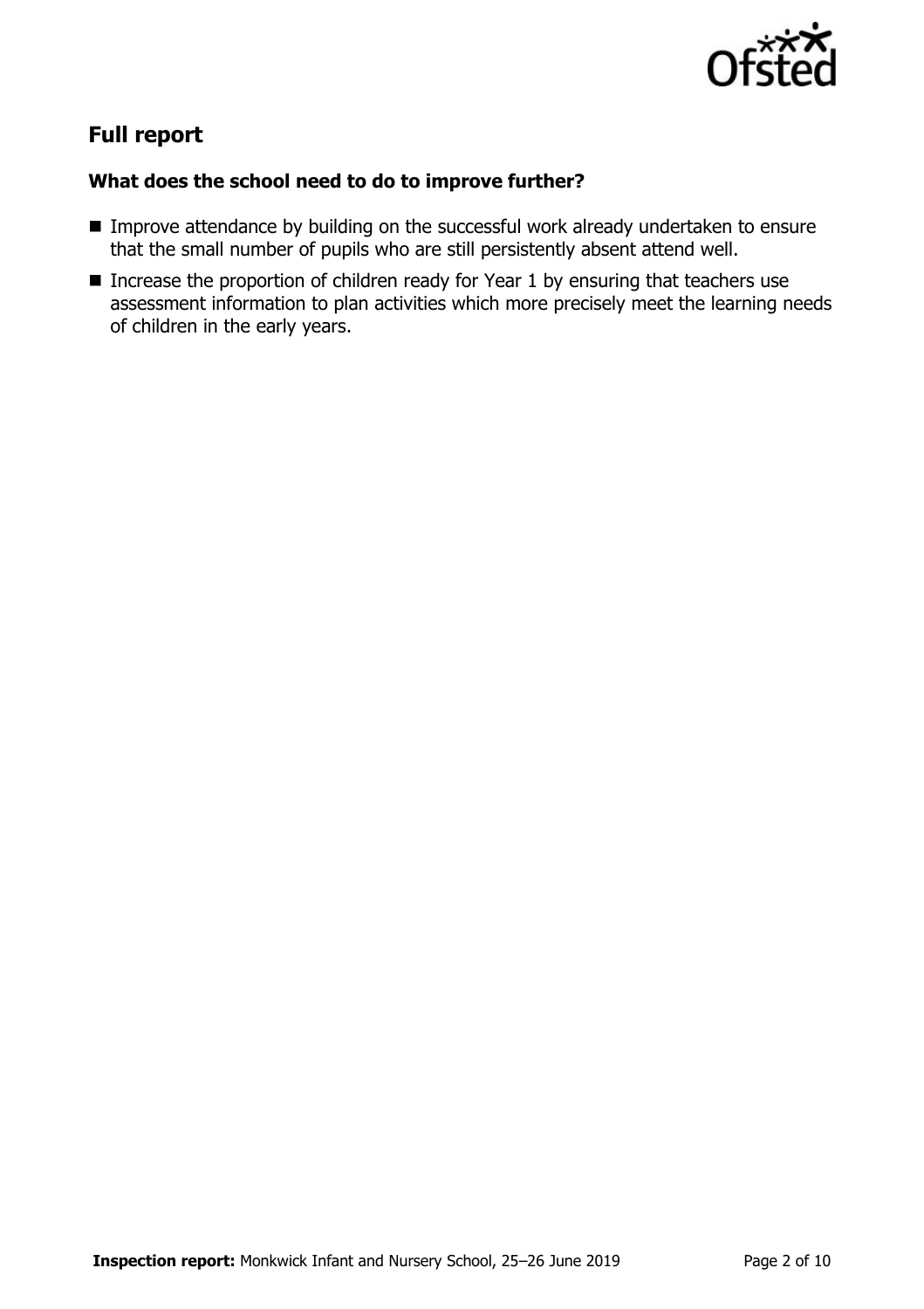

# **Inspection judgements**

#### **Effectiveness of leadership and management Good**

- The headteacher, working closely with the primary executive lead from the trust and the deputy headteacher, has brought about substantial improvement since the previous inspection. She has established a culture where 'no child is left behind' and has built a highly effective leadership team whose members are taking the correct actions to bring about further improvement.
- Leaders have improved the quality of teaching, and therefore outcomes, through a well-structured cycle of evaluation. They meet teachers individually to look closely at the progress pupils are making and identify elements of teachers' practice that can be refined to bring further improvement. Teachers value these meetings; they provide challenge and support in equal measures.
- Staff value the professional development opportunities provided for them. The skills and knowledge of middle leaders have been well developed. This means they are now in a position to lead their subjects effectively and drive further improvement. Teachers who are new to the profession speak highly of the support they receive. One newly qualified teacher told an inspector: 'I couldn't have asked to work at a more supportive school.'
- The leaders of English and mathematics are knowledgeable; their actions have brought about improvement in their subjects.
- $\blacksquare$  The special educational needs coordinator (SENCo) who is also the deputy headteacher – has a detailed understanding of the needs of pupils with special educational needs and/or disabilities (SEND). This means that support is tailored closely to their needs and, as a result, pupils with SEND are making strong progress.
- Leaders spend the pupil premium efficiently. They accurately identify the barriers faced by disadvantaged pupils and put in place well-thought-out strategies to overcome these barriers.
- Leaders have thought hard about the curriculum and ensure that it is sequenced appropriately to meet the needs of specific groups of pupils. Regular trips, along with visitors to the school, enrich the curriculum further. For example, pupils have had recent visits from a paramedic, local police officers and gardeners, along with trips to Colchester Castle.
- The school supports pupils' spiritual, moral, social and cultural development strongly. Staff provide a wide range of opportunities to broaden pupils' experiences. For example, during the inspection, the school choir performed at a local concert alongside other primary and secondary schools. Singing has a high priority in school. Inspectors saw examples of pupils singing with great gusto and enjoyment during assemblies. Another group of pupils recently exhibited their art work at a local gallery as part of an exhibition called 'Our Town'.
- Parents and carers are positive about the school. One parent told an inspector: 'The school is a warm and welcoming place where the children are encouraged to explore and develop themselves as independent individuals.' Another parent said: 'This is a fantastic school that has fully supported and nurtured both of my children during their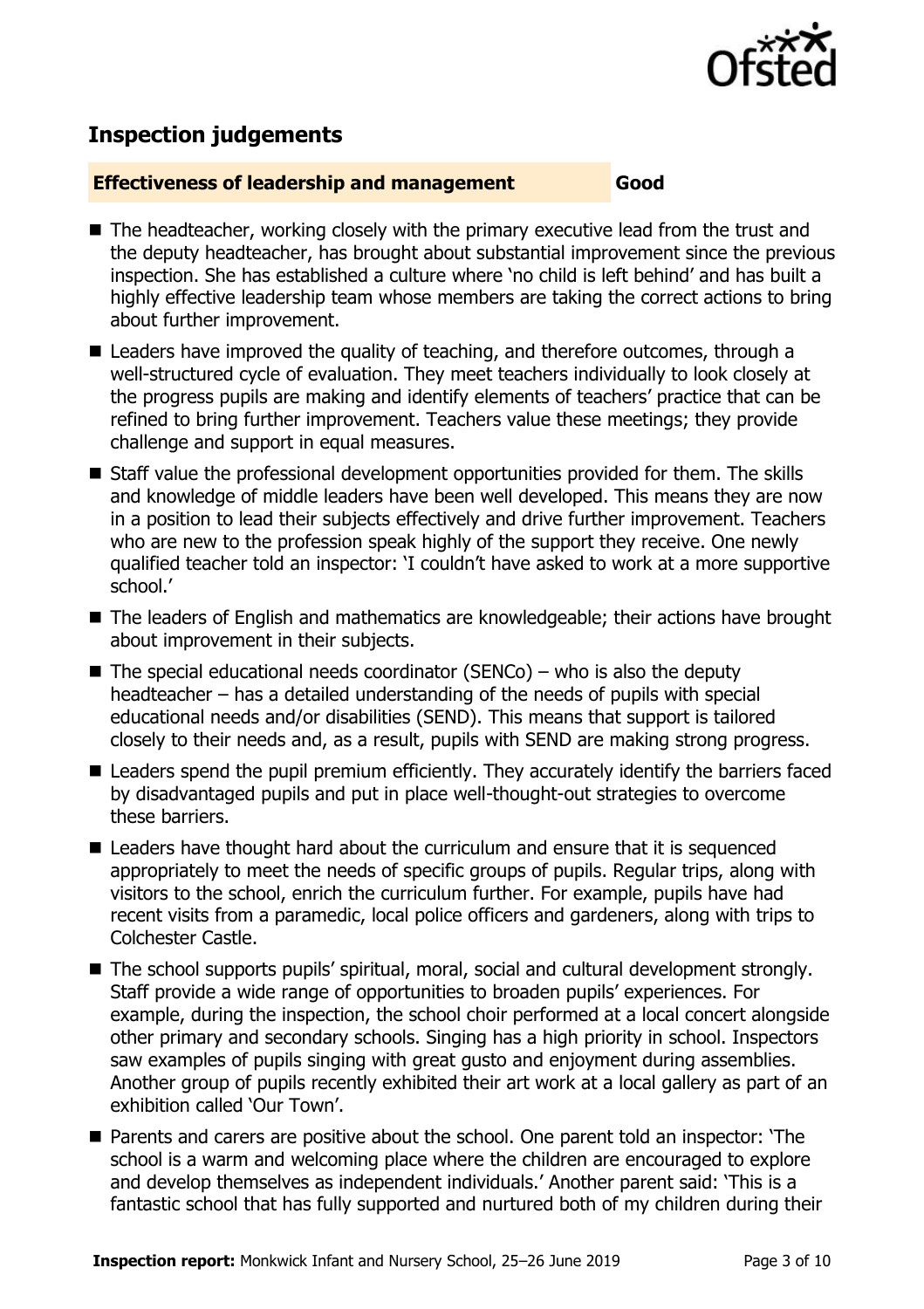

infant school years.'

 $\blacksquare$  The trust has provided strong support to the school. In particular, the primary executive lead has worked closely with the headteacher to improve the quality of teaching. The trust has ensured that the school is now well placed to continue to improve.

#### **Governance of the school**

- Governors are highly effective in carrying out their duties. They now have a good understanding of the strengths and weaknesses of the school.
- They provide support for leaders, but do not shy away from holding them to account for the quality of provision. Governors ask for specific information, particularly in relation to the progress pupils are making. They will readily challenge leaders if any group of pupils appears to be underachieving.
- Governors bring a range of skills and knowledge to their roles. For example, the experienced chair of the governing body is highly experienced in child protection procedures. She uses this knowledge to ensure that the school follows all statutory safeguarding requirements.
- Governors make sure that additional funding for disadvantaged pupils is spent well. They make regular visits to the school to check the difference this spending is having on pupils' well-being and progress.

#### **Safeguarding**

- The arrangements for safeguarding are effective.
- The welfare and safety of all pupils in school is paramount to staff.
- Staff are well trained and clear on the procedures to follow if they have a concern about a pupil. Pupils feel safe in school and their parents agree.
- The designated safeguarding leaders keep meticulous records and make timely referrals to outside agencies where needed. They are tenacious in following up these referrals if they do not receive an adequate response.
- All statutory pre-employment checks are carried out and detailed records are kept.

### **Quality of teaching, learning and assessment Good**

- The quality of teaching, learning and assessment has improved since the previous inspection. It is now consistently good across the school. This is because teachers have strong subject knowledge, have high expectations of what pupils can achieve and make accurate assessments to check pupils' understanding of new learning.
- Teachers plan sequences of lessons to ensure that new learning builds upon what pupils already know. For example, in a Year 2 science lesson, pupils were able to discuss and debate the changes that happen to the body during exercise, using correct scientific vocabulary. This was because they already had a secure knowledge of the function of the heart and lungs.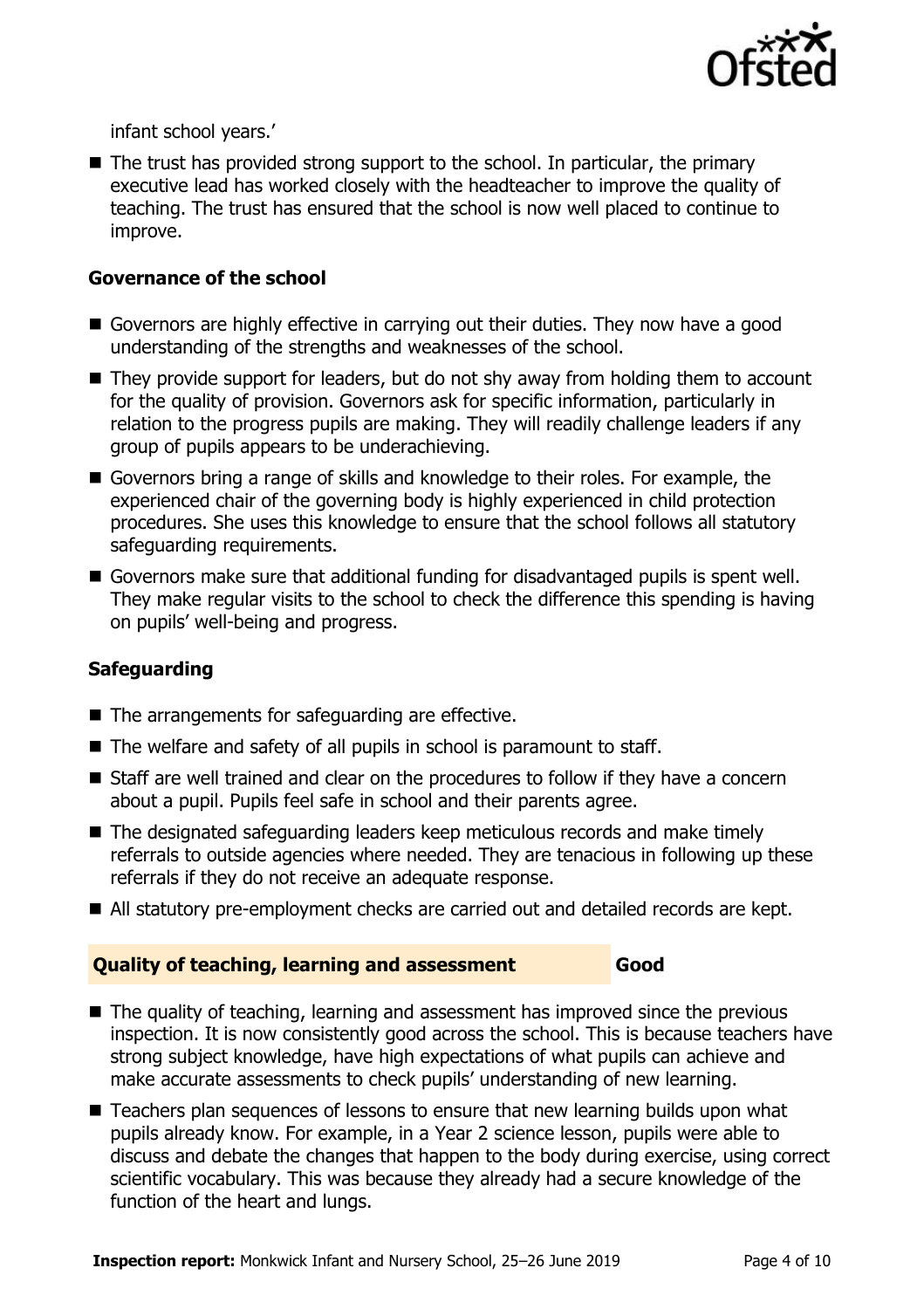

- Adults have very positive relationships with pupils. Additional adults are generally used well to support pupils' learning and ask skilful questions to regularly check how much pupils understand.
- Leaders have improved the teaching of reading. This is because teachers focus on widening pupils' vocabulary, read high-quality texts aloud to pupils and help pupils who fall behind to quickly catch up. For example, in a Year 2 lesson, pupils were able to confidently discuss a text about vultures, because they had previously learned important vocabulary related to this topic.
- $\blacksquare$  Teaching in the school's `Owl provision' a separate class base for pupils with social and emotional difficulties – is effective. There are strong relationships between adults and pupils. Adults model positive behaviour and pupils respond positively to the responsibilities they are given.
- The most able pupils have many opportunities to apply their knowledge to solve problems on their own, especially in mathematics. Work in books demonstrates that these pupils make good progress over time.
- Pupils are taught, from the start of their time in school, to be independent learners. They can reflect on their successes, along with the areas in which they need to improve. This means that when they get stuck in class, they do not give up easily.
- In a small number of cases, where teaching does not match the needs of some pupils, they become distracted and inattentive. This means they do not learn as much as they could.

#### **Personal development, behaviour and welfare Good**

#### **Personal development and welfare**

- The school's work to promote pupils' personal development and welfare is good.
- Leaders provide highly effective support for pupils' social and emotional needs. The experienced and well-qualified family support worker provides support to pupils and their families. She works closely with other agencies, which means pupils who need additional support receive it in a timely manner.
- Pupils feel safe in school. One pupil told an inspector: 'We have lessons to help us to be kind to one another.' Another went on to say: 'Adults will fix it if there are any problems in the playground.'
- Pupils are taught how to stay safe when using the internet. They know not to communicate with strangers online and are clear that they should talk to an adult if they are worried about anything they see on the internet.
- Playtimes are orderly and calm. Pupils have the opportunity to use a range of equipment which they share with one another. Where there are minor disagreements, adults help pupils to overcome these.

#### **Behaviour**

■ The behaviour of pupils is good.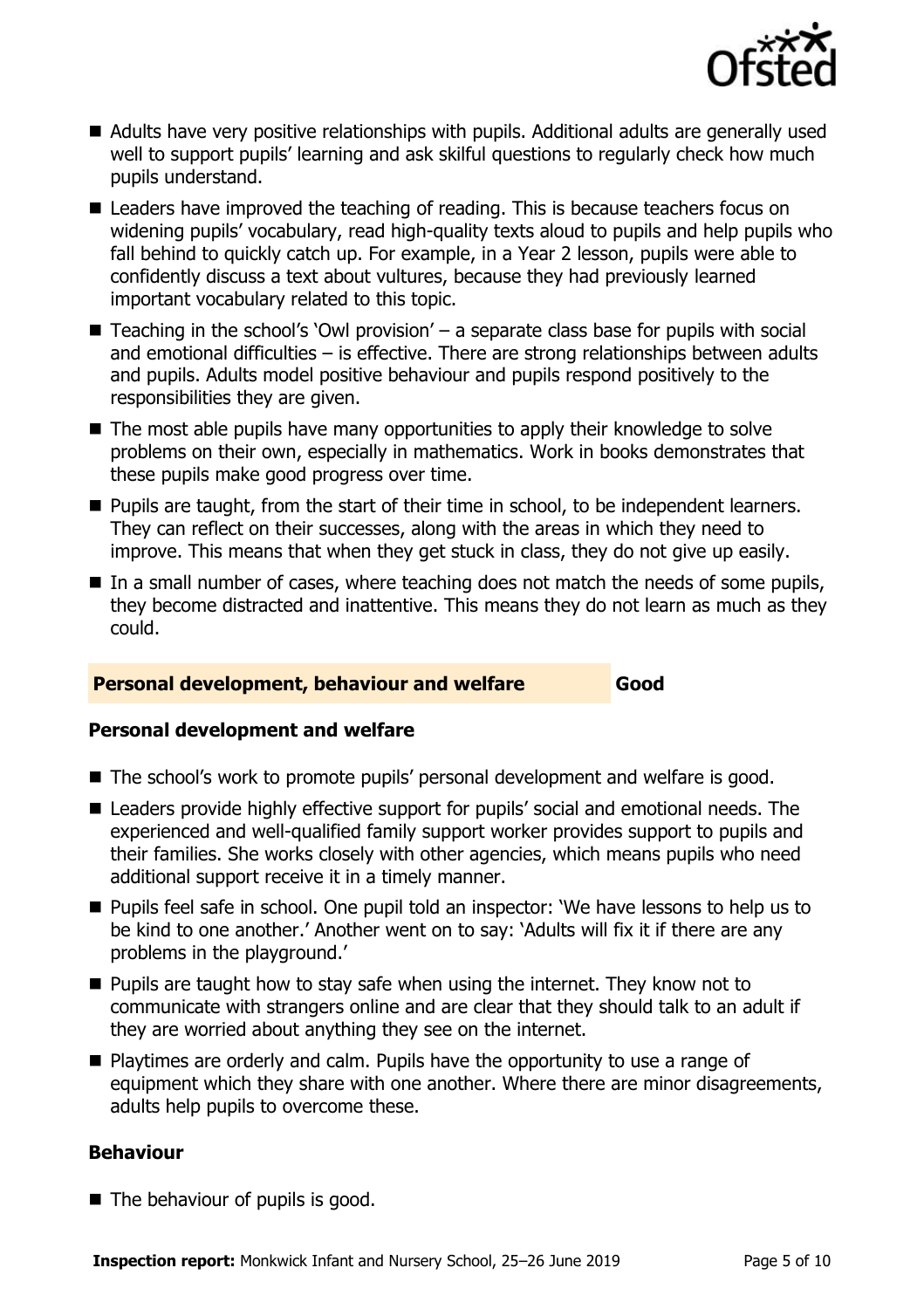

- Pupils are polite and respectful. They readily engage in conversations with adults.
- Leaders have taken effective action to reduce the number of instances of poor behaviour in school. Pupils are supported to manage their own behaviour and emotions in a mature way.
- Pupils have a good understanding of the school's behaviour system. They know that it is 'good to be green' and strive to make the right behaviour choices in lessons and around the school.
- Leaders have taken effective steps to reduce the number of pupils who do not attend school regularly enough. However, despite their robust and rigorous actions, there are still too many pupils who miss too much school.

#### **Outcomes for pupils Good**

- $\blacksquare$  In 2018, the proportion of pupils who achieved the expected standard in reading, writing and mathematics was below the national average. This decline has been halted and the work in current pupils' books shows they are making strong progress in English and mathematics.
- Inspection evidence, along with the school's own assessment information, demonstrates that a larger proportion of pupils are working at a greater depth in reading, writing and mathematics than in the past.
- Disadvantaged pupils, along with pupils with SEND, make strong progress. This is because teachers are clear about the barriers faced by these pupils and plan effective sequences of lessons to help them overcome their difficulties.
- Pupils make strong progress in reading. Over time, they develop a secure knowledge of phonics, quickly go on to read with fluency and develop an ever-widening vocabulary.
- Many pupils in Year 1 started the year with skills and knowledge below those of many other pupils nationally. However, leaders adapted the curriculum to make sure lessons met the needs of this cohort effectively. Consequently, a large proportion are now attaining at the standard the school expects of pupils by the end of Year 1, especially in reading, writing and mathematics.
- Pupils make strong progress in a range of subjects across the curriculum, especially science. Pupils in Year 1 use scientific vocabulary with confidence and accuracy. They are taught scientific enquiry skills – to help them think like a scientist – which they go on to apply with growing independence in Year 2.

#### **Early years provision Good**

- Children enter the early years with skills and knowledge below those typically found in children of a similar age. During their time in the Nursery and Reception classes, they go on to make good progress from their lower starting points.
- $\blacksquare$  Although the early years leader is still relatively new to the role, she has quickly gained a secure understanding of the strengths and weaknesses of the provision. She is taking the correct actions to continue to improve provision across the early years stage.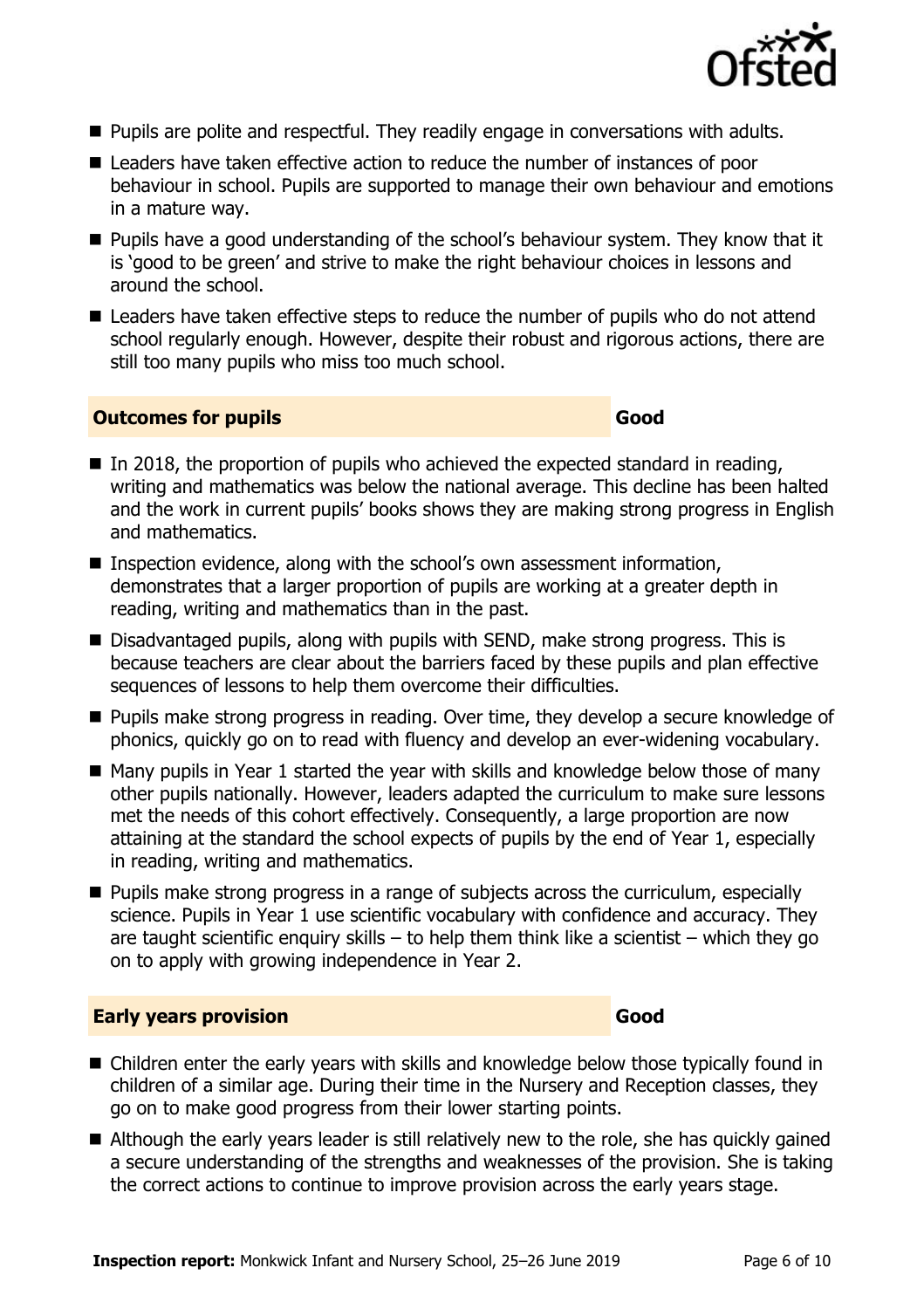

- The learning environment in the Nursery and Reception classes is stimulating and purposeful. Children show high levels of independence in the early years because routines are well established.
- Parents are well informed about their children's progress through the school's chosen 'learning journey'.
- Children behave well. There is a highly nurturing culture and all welfare requirements are met.
- Adults meet the needs of children with SEND well. They model the correct use of language and ask children thoughtful and well-timed questions to develop their ideas and thoughts.
- Although children make strong progress, over the past two years not enough of them have been ready for Year 1. This is because assessment of their specific needs has not been sufficiently sharp. Consequently, teachers do not consistently plan activities which fully develop the areas children need to improve in the most.
- The provision for two-year-olds is well planned to help children develop in all areas of learning. Adults are well trained and can adapt activities to match children's needs. They are attentive to the needs of the children and they listen and respond appropriately.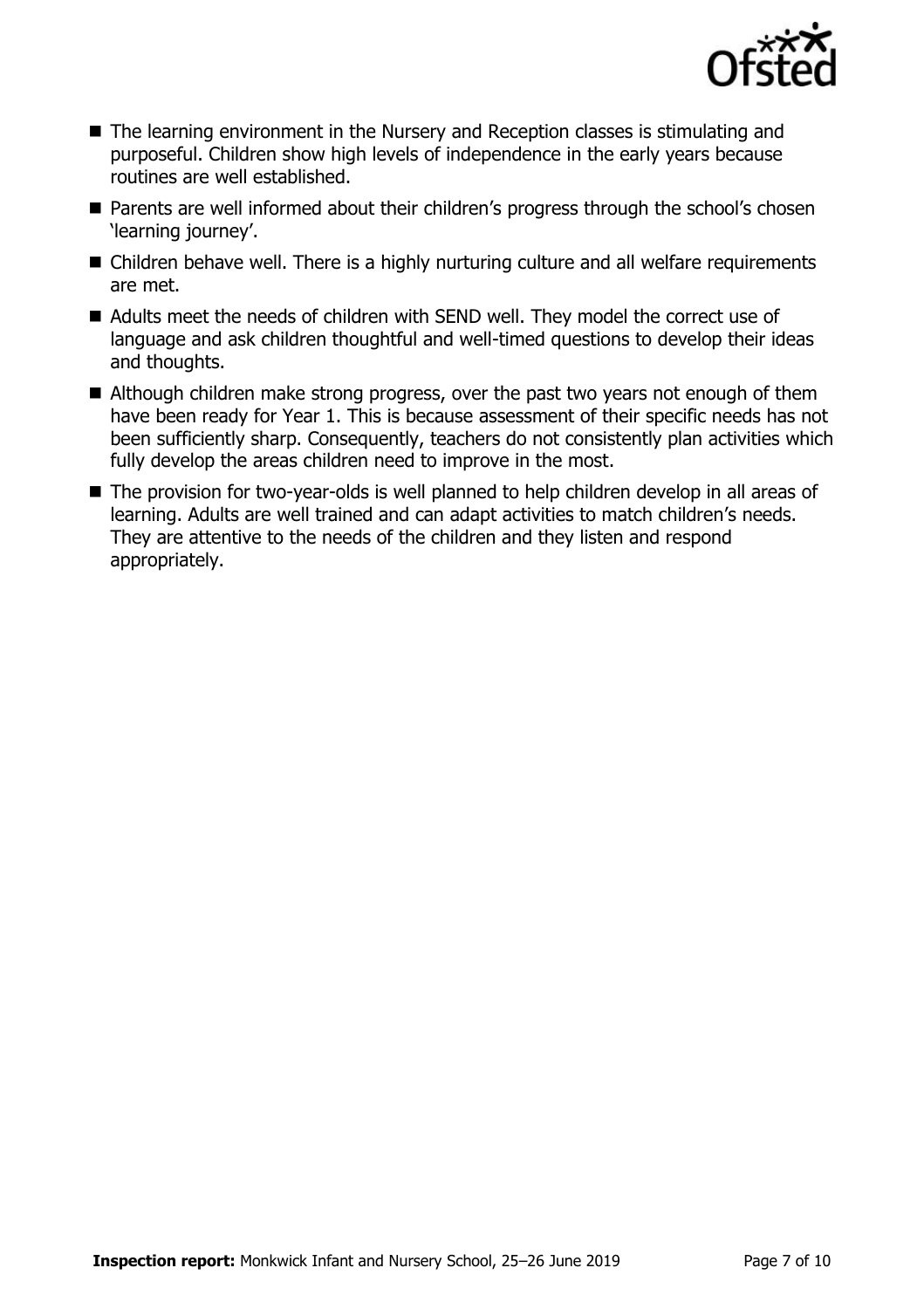

# **School details**

| Unique reference number | 140735       |
|-------------------------|--------------|
| Local authority         | <b>Essex</b> |
| Inspection number       | 10088682     |

This inspection of the school was carried out under section 5 of the Education Act 2005.

| Type of school                      | Infant and nursery school     |
|-------------------------------------|-------------------------------|
| School category                     | Academy converter             |
| Age range of pupils                 | $2$ to $7$                    |
| <b>Gender of pupils</b>             | Mixed                         |
| Number of pupils on the school roll | 277                           |
| Appropriate authority               | Board of trustees             |
| Chair                               | Sandy Tate                    |
| <b>Headteacher</b>                  | <b>Claire Holmes</b>          |
| Telephone number                    | 01206 573 849                 |
| Website                             | www.monkwick-inf.essex.sch.uk |
| <b>Email address</b>                | admin@monkwickinfant.school   |
| Date of previous inspection         | 10-11 January 2017            |

### **Information about this school**

- The school is part of the Sigma Academy Trust. The board of trustees has overall responsibility for the school. They delegate responsibilities to the local governing body.
- Children in the Nursery class attend part time and children in the Reception classes attend full time. The school also has provision for two-year-old children.
- The proportion of pupils supported by the pupil premium funding is well above average.
- The proportion of pupils with SEND is well above average.
- The school has additional provision for pupils with social, emotional and mental health difficulties. Only pupils who attend Monkwick Infant and Nursery School attend this additional provision.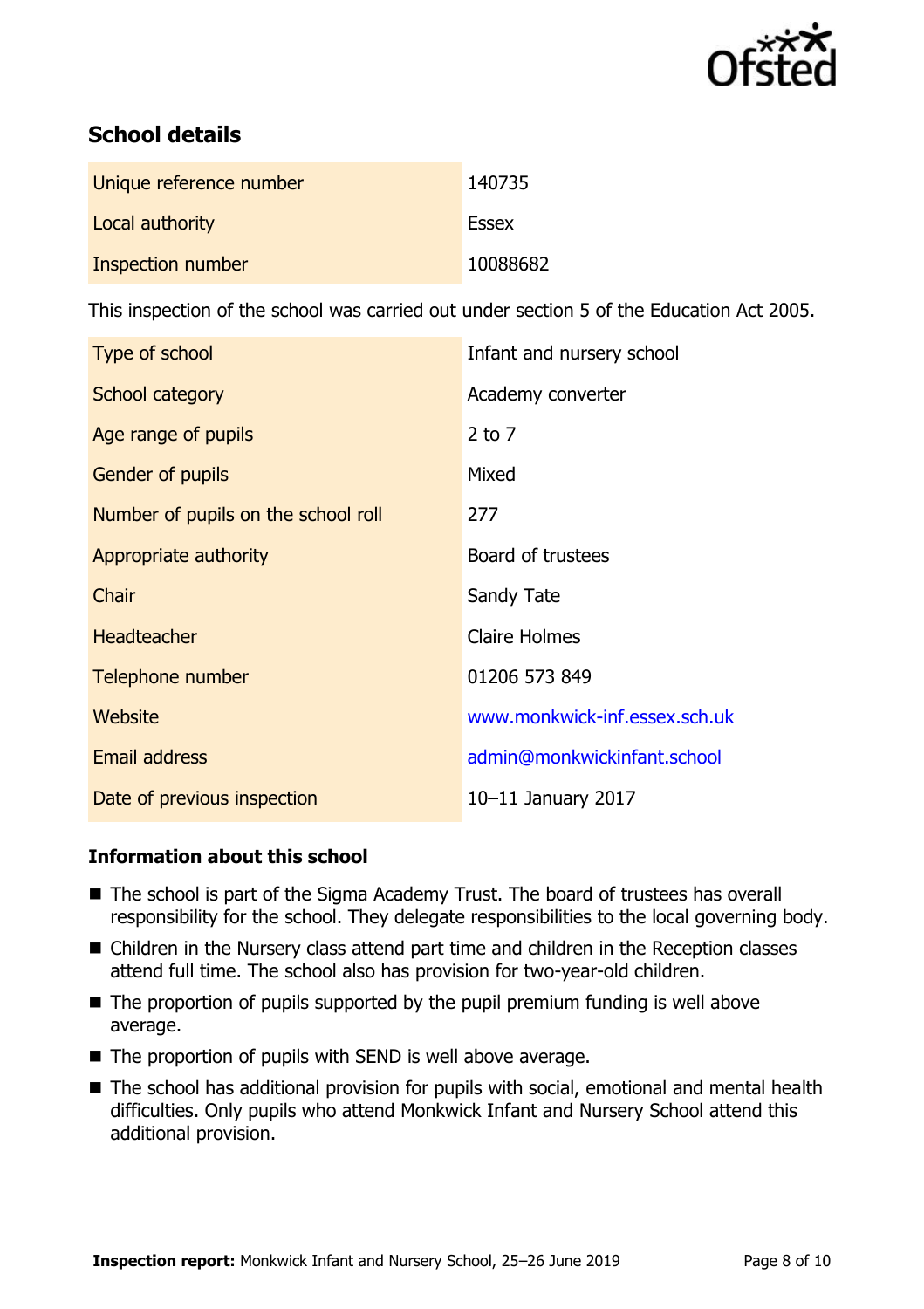

# **Information about this inspection**

- Inspectors visited all classes to check the quality of teaching. The majority of these visits were alongside senior leaders.
- Inspectors held meetings with the senior leaders; leaders of mathematics, English, SEND and early years; the primary executive lead of the trust; four different groups of pupils; leaders of religious education, computing, art and science; the school's attendance officer; family support worker and four members of the governing body.
- The lead inspector met with the chief executive officer and the director of standards of the trust. He also held a telephone conversation with a representative from the local authority.
- Inspectors reviewed a range of documentation including safeguarding and child protection procedures, self-evaluation and improvement planning and records of pupils' attendance and behaviour. Inspectors also reviewed records of the governing body's work.
- Inspectors looked at pupils' books in lessons and alongside leaders to see how well they learn over time. They also considered 69 responses to Ofsted's Parent View questionnaire, along with 15 free-text responses. Inspectors also spoke to a number of parents in the playground.
- Inspectors considered 52 responses from the staff questionnaire.

#### **Inspection team**

| Nathan Lowe, lead inspector | Ofsted Inspector |
|-----------------------------|------------------|
| Jo Nutbeam                  | Ofsted Inspector |
| <b>Sarah Warboys</b>        | Ofsted Inspector |